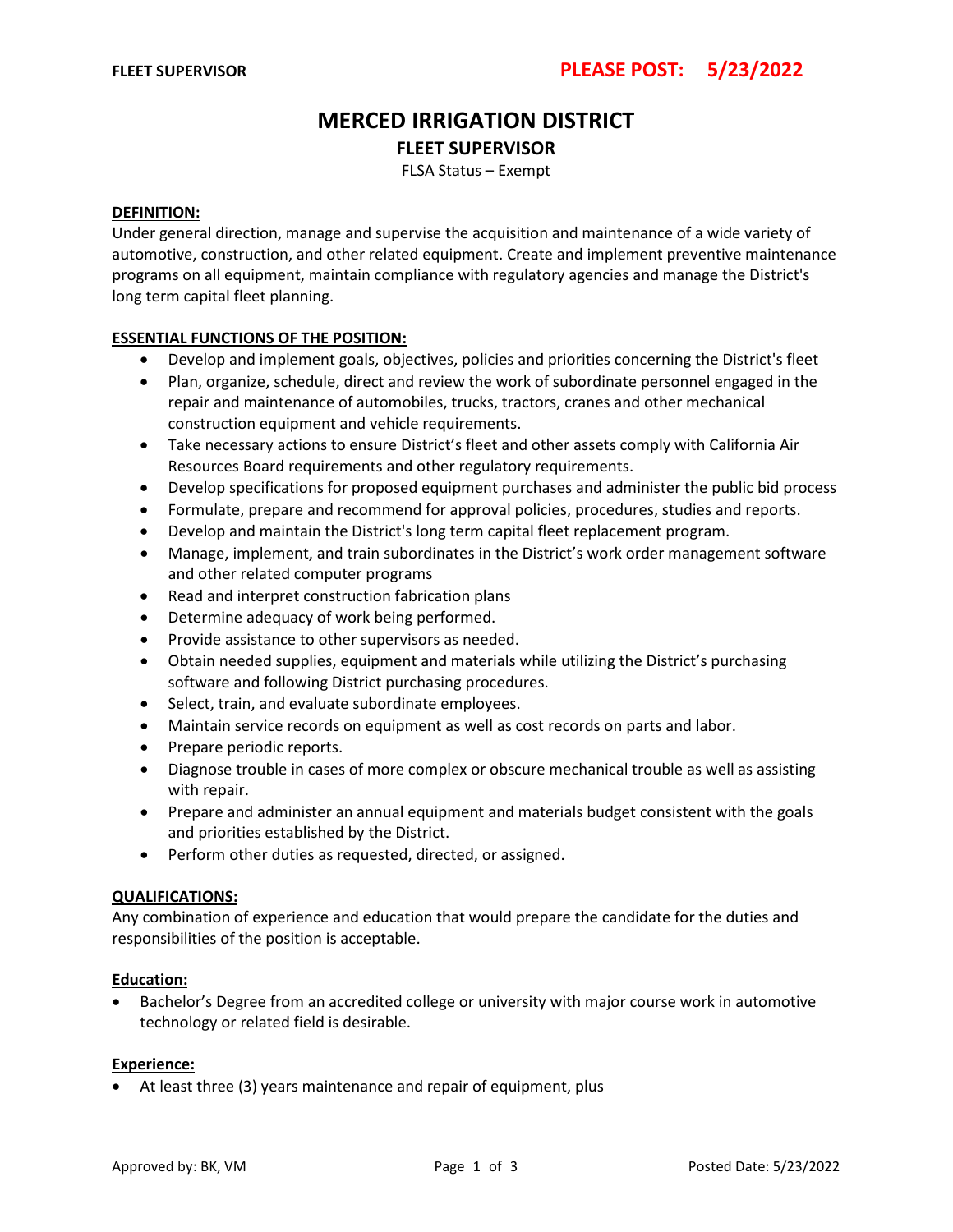• At least five (5) years' experience supervising the maintenance and repair of automotive and construction equipment is desired.

# **Ability to:**

- Plan, coordinate and supervise the work of others.
- Organize shop facilities to meet fluctuating and unusual demands.
- Plan, organize, schedule and supervise the work of skilled and semi-skilled subordinates.
- Establish and maintain effective working relationships with employees and other departments.
- Assess difficult problems associated with facilities in the field and provide sound recommendations for their resolution.
- Respond to emergency situations and be on-call as assigned.
- Maintain records and prepare comprehensive reports.
- Communicate clearly and concisely, orally and in writing.
- Make sound decisions based on the proper interpretation of laws, regulations, and policies.

# **Knowledge of:**

- Supervisory and management practices to build a successful team in area of responsibility.
- Principles and practices of automotive fleet management and the characteristics and maintenance needs of a wide variety of mechanical and automotive equipment.
- Principles of gasoline and diesel engines, and the repair and maintenance of construction equipment.
- Hazards and safety precautions, including the Cal-OSHA requirements pertinent to construction equipment maintenance, specialized welding and related trades.

# **Necessary Special Requirements:**

- Must file a Statement of Economic Interests in compliance with Government Code Section 8100.
- Must complete a two hour Ethics training course every two years in compliance with California AB 1234.
- Must complete two hours of Sexual Harassment training every two years in compliance with California AB 1825.
- A valid California Class C Driver License and the ability to maintain insurability under the District's vehicle insurance program.

## **ENVIRONMENTAL FACTORS:**

- Exposure to the sun: 10% or less work time spent outside a building and exposed to the sun.
- Irregular or extended work hours: Occasionally required to change working hours or work overtime.
- Work performed in an office environment

The mental and physical demands described here are representative of those that must be met by an employee to successfully perform the essential functions of this job. Reasonable accommodations may be made to enable individuals with disabilities to perform the essential functions:

## **ESSENTIAL MENTAL ABILITIES:**

- Exercise independent judgment.
- Self-directing and organized.
- Reason objectively.
- Assess, project and plan work activities on a daily and weekly basis.